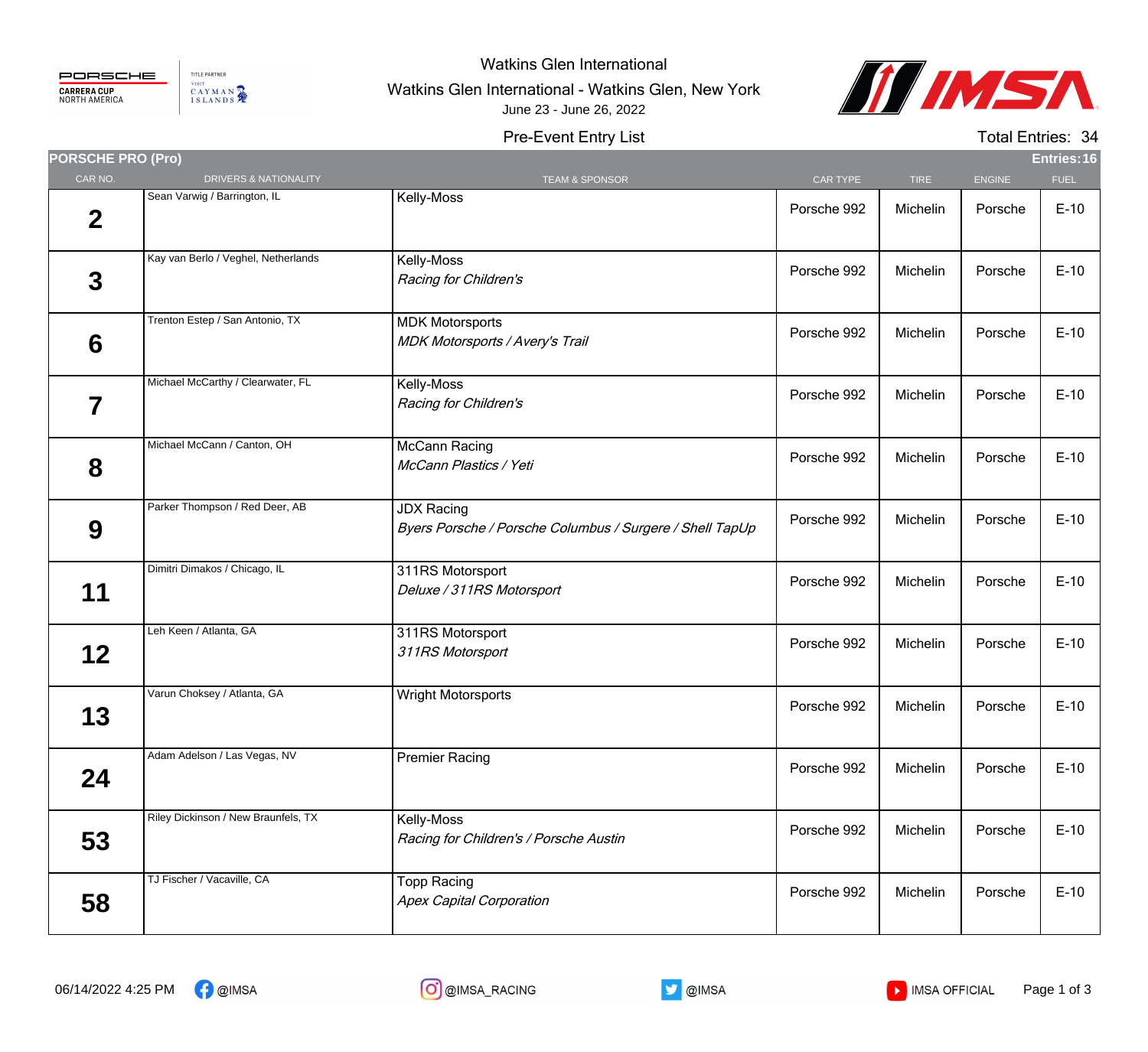| <b>PORSCHE PRO (Pro)</b> |                                     |                                                                                                          |                 |             |               | Entries: 16 |
|--------------------------|-------------------------------------|----------------------------------------------------------------------------------------------------------|-----------------|-------------|---------------|-------------|
| CAR NO.                  | <b>DRIVERS &amp; NATIONALITY</b>    | <b>TEAM &amp; SPONSOR</b>                                                                                | CAR TYPE        | <b>TIRE</b> | <b>ENGINE</b> | <b>FUEL</b> |
| 77                       | Travis Wiley / Austin, TX           | <b>Topp Racing</b><br><b>Apex Capital Corporation</b>                                                    | Porsche 992     | Michelin    | Porsche       | $E-10$      |
| 81                       | Grant Talkie / Sarasota, FL         | <b>ACI Motorsports</b><br>Professional Lift Solutions / James Talkie Custom Homes /<br>Designs for Sport | Porsche 992     | Michelin    | Porsche       | $E-10$      |
| 88                       | Hutton McKenna / Newport Beach, CA  | <b>Wright Motorsports</b>                                                                                | Porsche 992     | Michelin    | Porsche       | $E-10$      |
| 95                       | Conor Flynn / Jacksonville, FL      | Irish Mike's Racing<br>FlynnCo Cars / Chillout Systems                                                   | Porsche 992     | Michelin    | Porsche       | $E-10$      |
|                          | <b>PORSCHE PRO-AM (Pro-Am)</b>      |                                                                                                          |                 |             |               | Entries: 12 |
| CAR NO.                  | <b>DRIVERS &amp; NATIONALITY</b>    | <b>TEAM &amp; SPONSOR</b>                                                                                | <b>CAR TYPE</b> | <b>TIRE</b> | <b>ENGINE</b> | <b>FUEL</b> |
| 16                       | Pedro Torres / Wellington, FL       | <b>ACI Motorsports</b><br><b>Stoneleaf</b>                                                               | Porsche 992     | Michelin    | Porsche       | $E-10$      |
| 17                       | Curt Swearingin / Chattanooga, TN   | <b>ACI Motorsports</b><br>Advanced Collision Inc. / World Racing League / ACI<br>Motorsports             | Porsche 992     | Michelin    | Porsche       | $E-10$      |
| 18                       | Richard Edge / Atlanta, GA          | <b>ACI Motorsports</b><br>Staff Zone / Jim Ellis Automotive / Smartwave Technologies                     | Porsche 992     | Michelin    | Porsche       | $E-10$      |
| 30                       | Dominique Lequeux / Gap, France     | <b>Goldcrest Motorsports</b>                                                                             | Porsche 992     | Michelin    | Porsche       | $E-10$      |
| 44                       | Moisey Uretsky / Miami, FL          | <b>Accelerating Performance</b><br><b>BABY BULL</b>                                                      | Porsche 992     | Michelin    | Porsche       | $E-10$      |
| 47                       | Justin Oakes / Houston, TX          | NOLASPORT                                                                                                | Porsche 992     | Michelin    | Porsche       | $E-10$      |
| 55                       | Matt Halcome / Dallas, GA           | <b>Goldcrest Motorsports</b>                                                                             | Porsche 992     | Michelin    | Porsche       | $E-10$      |
| 65                       | Efrin Castro / Santiago, DR         | Kelly-Moss                                                                                               | Porsche 992     | Michelin    | Porsche       | $E-10$      |
| 69                       | Thomas Collingwood / St. John's, NL | <b>BGB Motorsports</b>                                                                                   | Porsche 992     | Michelin    | Porsche       | $E-10$      |
|                          |                                     |                                                                                                          |                 |             |               |             |